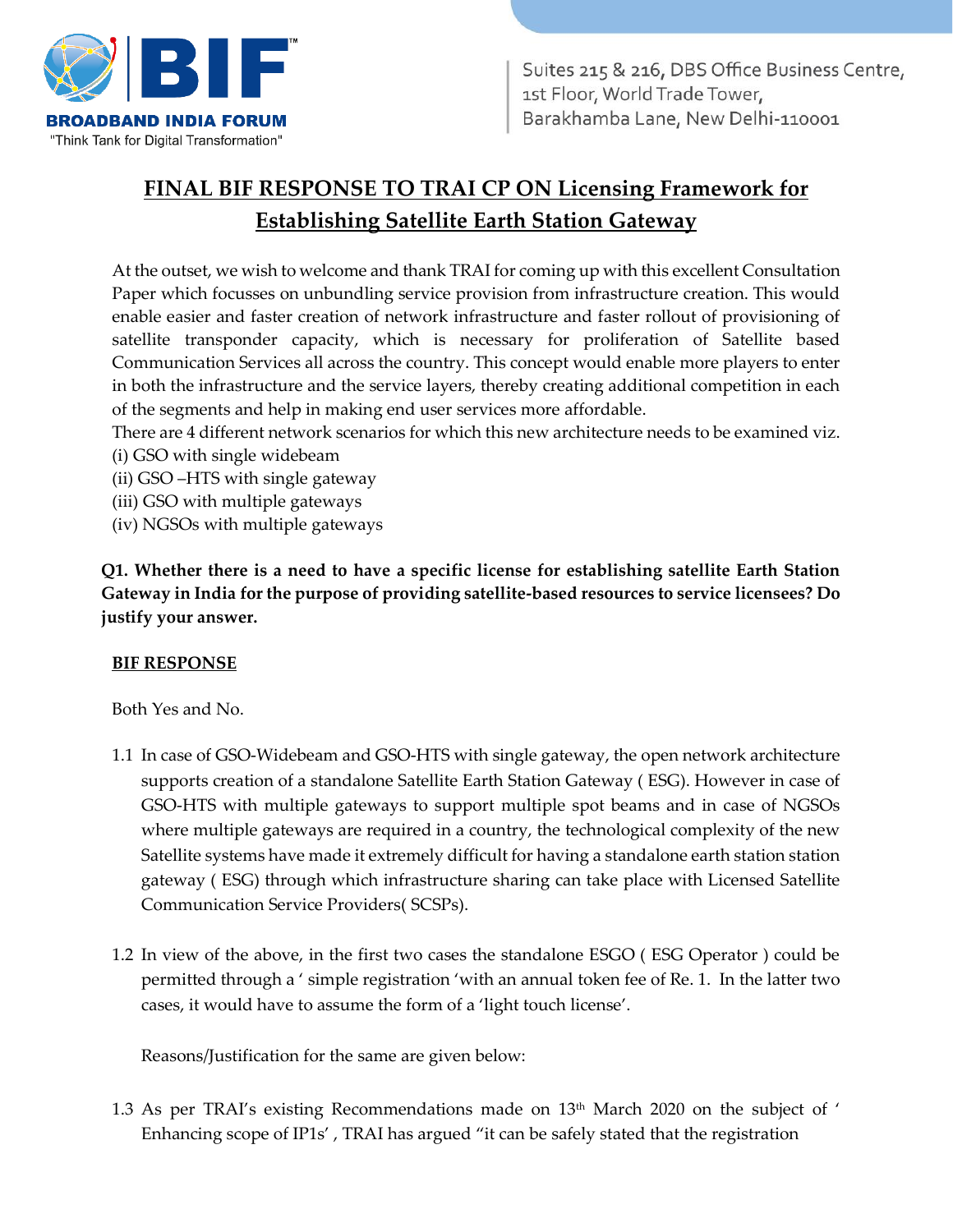

certificate issued to IP-I is a kind of licence/permission granted under Section 4 of the Indian Telegraph Act, 1885, though on a different consideration and with specific scope. It is quite clear that the Government is using different terms such as license, registration, authorisation, etc. for parting with its exclusive privilege under Section 4 of the Indian Telegraph Act, 1885. Further, it indicates that having a similar kind of license fee obligations on different kind of licensees is not necessary." In view of the above, this new entity viz. ESGO should be permitted through a Registration and also charged a nominal annual fee of Re. 1, on the lines of the authorisation granted to a IFMC Service Provider.

- 1.4 As mentioned earlier that in case of the GSO-HTS ( with multiple gateways ) and NGSO scenario, since the Earth Station Gateway is associated closely with spectrum and baseband and is closely coupled with the satellite operator and the service provider network, it maybe authorised under a 'license' albeit a ' light touch license'. In this case the ESGO controls the IP addressing scheme, the access mechanism and also the spectrum assignment. Additionally, there are security conditions and other obligations which are required to be met.
- 1.5 A well-established framework is already in place for GSOs in the Broadcasting space. For GSOs, all the above entities exist today viz. Satellite Operator, Earth Station Gateway Operator ( Teleports ) and SCSP such as various TV channel broadcasters. The framework for this is already in place and the existing teleport operators are already providing such services. For GSOs as the teleport operator already exists with a well-established framework in place it is suggested that no change required in the GSO framework
- **1.6** It is a fact that out of the GSO scenarios, in case of two scenarios viz. GSO-Widebeam and GSO-HTS with Single Gateway, a standalone Earth Station Gateway ( ESG) is possible to be established. However, currently in both these cases, the ESG is included in the Licensed SCSPs network for communications and the disaggregated model of satellite operator, standalone teleports and licensed SCSPs is working very well in the broadcasting space with no perceivable demand for any change required in either case. In case of GSO-HTS with multiple gateways and in case of NGSOs, it is anyways not possible to have a standalone ESG. **In view of this situation, BIF is unable to make any clear Recommendations as to whether this concept of standalone ESG is required to be mooted or not.**

Please note that the questions below are applicable, in case the Authority decides to provide recommendations in favour of creating a standalone Earth Station Gateway ( ESG).

**Q2. If yes, what kind of license/permission should be envisaged for establishing Satellite Earth Station Gateway in India? Do provide details with respect to the scope of the license and technical, operational, and financial obligations, including license fee, entry fee, bank guarantees, and NOCC charges, etc.**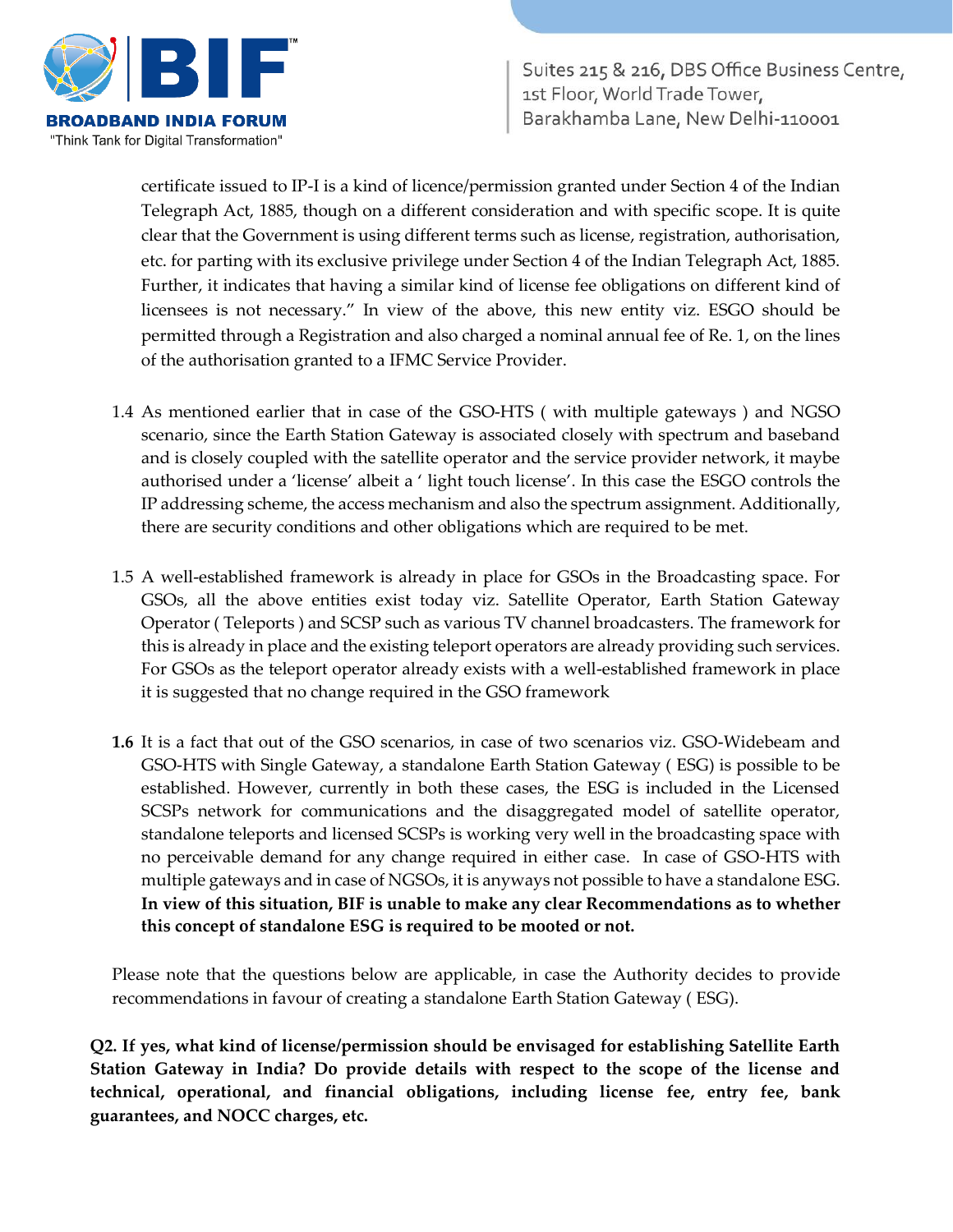

# **BIF RESPONSE**

2.1**:** As delineated above, there are two different scenarios –one for GSO-widebeam and GSO-HTS ( Single Gateway ) and the other for GSO-Multiple Gateway and NGSOs.

2.2 While the GSO-Widebeam and GSO-HTS ( Single Gateway) scenario is akin to an IP1 or ' Infrastructure as a Service ' ( IaaS) or Wholesale model, the GSO-HTS ( Multiple Gateway) & NGSO scenario is more akin to a retail model or ' Platform as a Service'( PaaS).

2.3 Due to the inherent differences in the acquisition of spectrum, allocation of frequencies to the Earth Station Gateway (ESG) and the baseband in both the scenarios, the license conditions and associated obligations are different in each of the cases. In the case of the GSO-HTS ( Multiple Gateway) and NGSOs along with ability to provide bandwidth/services to the SCSP , the ESGO needs to be licensed ( albeit light license ).

2.4 In the case of GSO-Widebeam, HTS-( Single Gateway) **:** The ESG should be permitted to operate through a 'simple registration'. The scope of this permission maybe akin to that of a 'Neutral Host' or an IP1 (in the case of terrestrial networks) as its role is that of a neutral infrastructure provider who provides shared satellite infrastructure and resources for use by multiple service licensees. Since this entity is not expected to purchase, own and manage its own spectrum (as it belongs to either the satellite operator or the service licensee through allocation from the operator), the ESG Operator need not be subject to any hard licensing but a 'Simple Registration', akin to an IP1 Registration.

2.5 In view of the above, this new entity viz. ESGO can be permitted through a Registration and also charged a nominal annual fee of Re. 1, on the lines of the authorisation granted to a IFMC Service Provider. As regards other obligations –technical, operational and financial obligations – it should be the same as applicable to an IP1.

2.6: In case of the GSO-HTS (with multiple gateways) and NGSOs, the ESGO must be permitted through a formal license, albeit a ' light touch one' .

# **Q3. Whether such Earth Station license should be made available to the satellite operator or its subsidiary or any entity having a tie-up with the satellite operator? Do justify your answer.**

#### **BIF RESPONSE**

3.1: Yes-the permission for setting up the ESG should be made available to any satellite operator which is an Indian entity or its Indian subsidiary or any Indian entity having a tie-up with the satellite operator, who wishes to setup his own Earth Station in India, so long as the Satellite System is fully coordinated with Indian administration as per ITU processes and is duly authorised.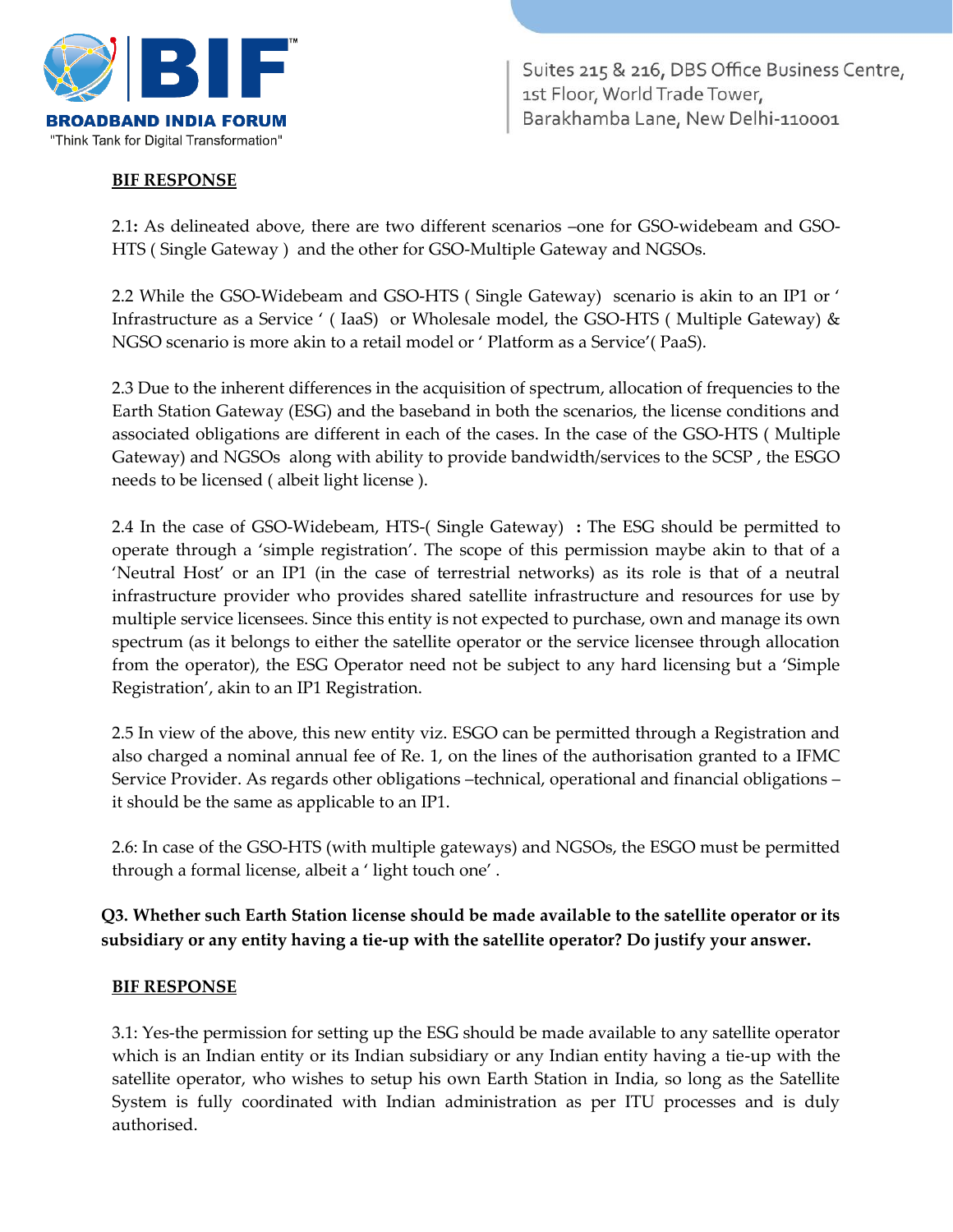

3.2: The ESG should be a locally incorporated entity in India and should be able to demonstrate either its relationship with the satellite operator or that it has partnership agreement with the operator.

**Q4. What mechanism/framework should be put in place to regulate the access to satellite transponder capacity and satellite based resources of a Satellite operator/Earth Station licensee by the service licensees so as to get the resources in a time-bound, transparent, fair and nondiscriminatory manner?** 

#### **BIF RESPONSE**

4.1 A broad framework on the lines of a Reference Interconnect Offer (RIO) /Agreement (RIA) as is done in the case of Interconnect Agreement in case of TSPs should be put in place. This framework should govern all the 3 parties involved, viz. Satellite Operator, ESG Operator and the SCSP:

- (i) Outline the process to be followed for applying for satellite transponder capacity/resources by the Service Provider from the Satellite Operator;
- (ii) along with the detailed proposal by the Service Provider for the services being offered.
- (iii) Broad Interconnect T&Cs between the ESG and the Service Provider, that need to be standardized and are non-discriminatory in nature.
- (iv) Process of acceptance/rejection, along with the defined process and timelines, etc.

4.2 **The pricing of satellite capacity** is dependent on the quantum of capacity, the duration of commitment and the time of commitment (before or after launch of satellites/constellations). This is market driven and should not be regulated.

4.3 A detailed framework will bring in transparency and will help in bringing accountability.

**Q5. Whether the Earth Station Licensee should be permitted to install baseband equipment also for providing satellite bandwidth to the service licensees as per need? Provide a detailed response.** 

## **BIF RESPONSE**

5.1: Yes. The Earth Station Gateway Operator should be permitted to install baseband equipment. However, we have attempted to answer this Q for all the different architecture scenarios.

## **5.2.: GSO-Wide Beam, GSO-HTS ( Single Gateway) and GSO-HTS ( Multiple Gateway)**

Currently for Wide beam GSOs , the Baseband is under the direct control of the licensed SCSP. Going forward for all scenarios, it is suggested that the Baseband be made a part of the ESGO along with the RF & Antenna. All legal compliance for delivery of internet bandwidth to SCSPs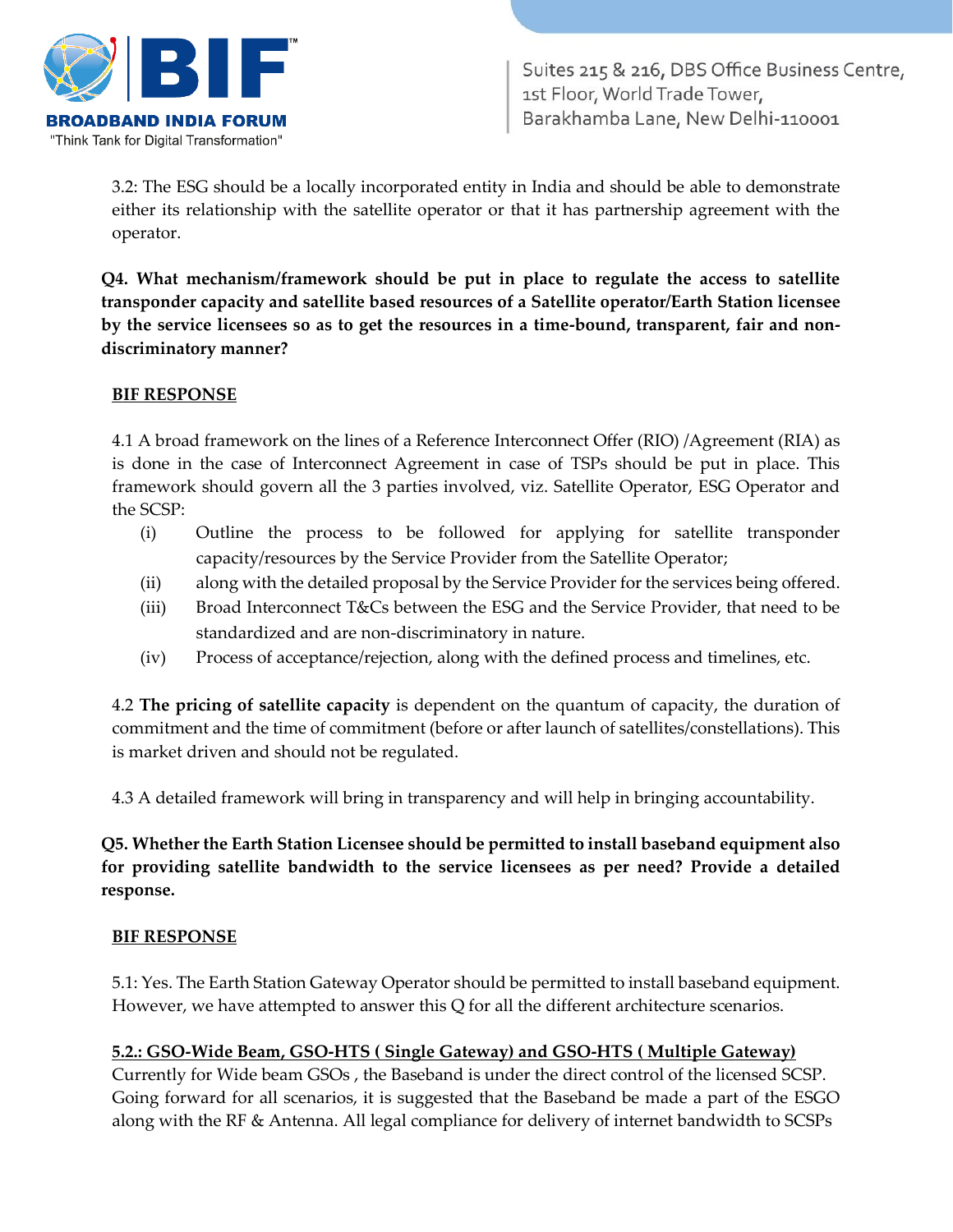

for provision of satellite communication services that use the internet, or cloud, or other such facilities shall remain solely with the ESGO.

**5.3: NGSOs**: In the case of NGSO where the baseband is an integral part of the network and cannot be separately installed by the service providers unlike in the case of GSO HTS, the same shall be integral to the gateway infrastructure and under the direct control of the satellite operator.

**Q6. What amendments will be required to be made in the existing terms and conditions of the relevant service authorizations of Unified License, DTH License/Teleport permission to enable the service licensee to connect to the Satellite Earth Station Gateway established by Earth Station Licensee/Service Licensee, for obtaining and using the satellite transponder bandwidth and satellite-based resources? Do justify your answer.** 

#### **BIF RESPONSE**

#### 6.1 **Amendment to existing Service Licenses:**

**6.1.1** All the Licensed SCSPs would therefore need to undergo an amendment so as to allow the licensees to operate their services using infrastructure through a standalone Earth Station Gateway infrastructure, rather than being forced to put up their own Gateway in their premises, as per the current License conditions.

6.1.2 The September 2021 License Amendment from DOT, to the UL on provision of Cellular backhaul Connectivity, as well as to the VSAT CUG, had two critical parts to it:

- (i) Allowing existing VSAT SP's infrastructure, viz. Earth Station Gateway, to be used for CBH/WiFi backhaul purposes without needing any other license like NLD etc. The same infrastructure could also be used for any other service authorized under UL.
- (ii) Another important clause was to allow an authorized Earth Station Gateway operated by the Satellite Provider to be shared with the satellite bandwidth user like the VSAT CUG licensee. This allowed for the Gateways created by ISRO for its HTS satellite, though operated by BSNL in BSNL premises, to be shared by licensed VSAT CUG Service providers.

6.1.3 There is another part to this that needs to be explored – which is the sharing of such Earth Station Gateway infrastructure between SCSPs.

6.1.4: To further improve the infrastructure sharing concept, it would be good to allow any SCSP's Earth Stations that have already been established to be shared with other SCSPs This would bring in further efficiencies into the ecosystem, since the SCSP who has already established the ESGO for a given satellite, has obviously got all the necessary permissions to set it up. And hence any other SCSP who wants to use the same satellite should be able to take benefit of this existing infrastructure as well as all the licenses/permissions already so obtained.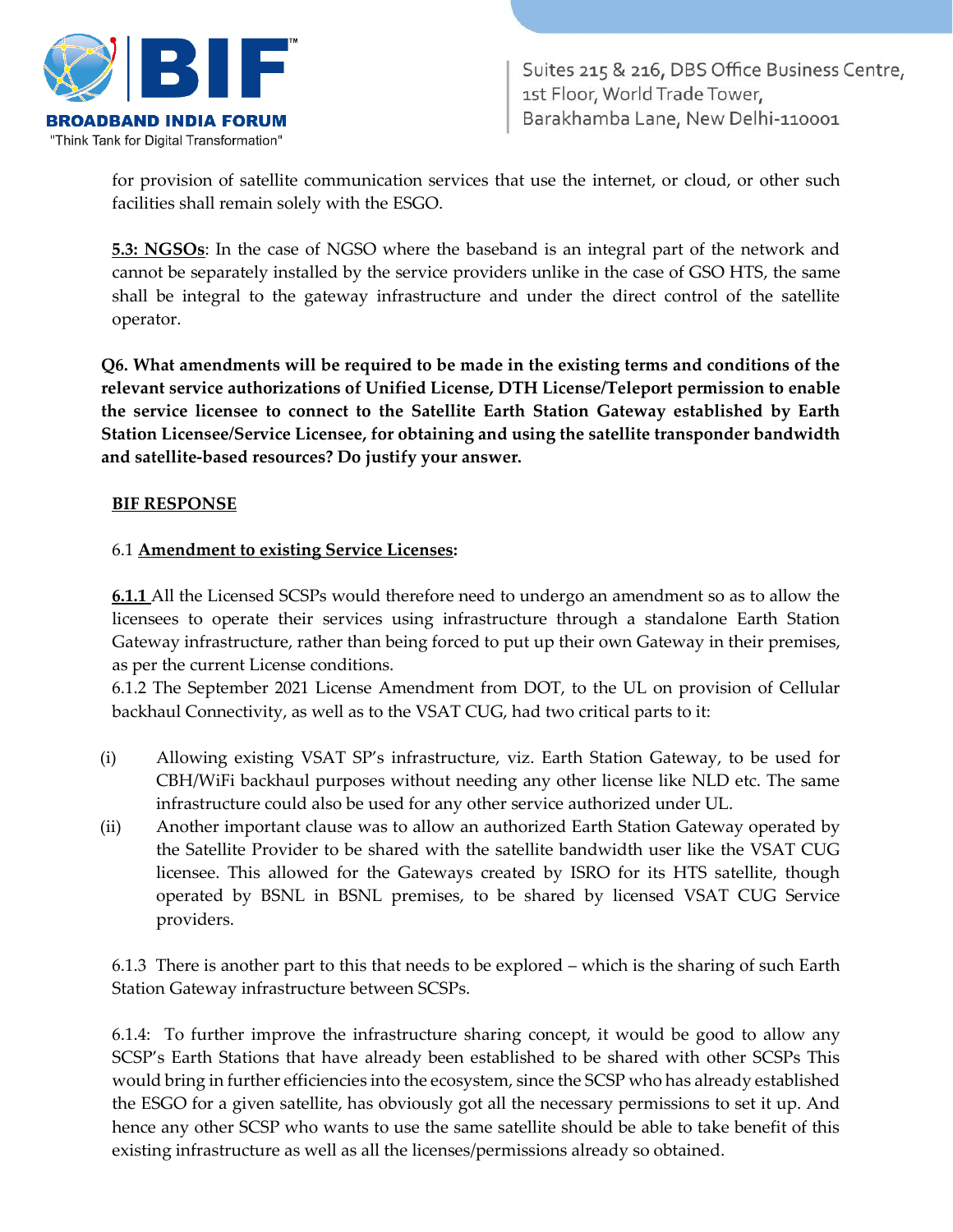

6.2. To enable a service licensee viz. SCSP or a Broadcasting Service Provider (DTH Service Provider/Teleport) to connect to the ESG for obtaining and using the satellite transponder bandwidth and resources, following amendments would be required to be made. The reasons/justification for the same are given below.

6.3: For the provision of satellite-based services, the respective service licensees under the Unified License and broadcasting (DTH/Teleport) licenses are required to establish their own Satellite Earth Station (Hub) and User Terminal Station, and provide the service after obtaining the satellite transponder bandwidth from the satellite operator. However, in the situation of Satellite Earth Station being established and operated by an independent entity, the service licensee intending to provide satellite based services should be permitted to connect to such ESG for obtaining and using the satellite transponder bandwidth and satellite-based resources.

6.4: It is to be made clear that the requisite service licensees will continue to have their rights to establish the Earth Station for provision of service in case it is mutually agreed with the satellite operator.

6.5: Further, in case a service licensee (Licensed SCSP) has already established its own Earth Station Gateway for using the transponder capacity of a specific satellite, the service licensee may like to continue using its own Earth Station Gateway, even if the same satellite operator establishes its own Earth Station after obtaining the proposed Earth Station permission. It may be desirable that the satellite operator (after obtaining the proposed Earth Station permission) should permit such service licensee to continue using their own Earth Station Gateway.

6.6: Further, there may be entities operating under a service license currently in absence of a separate /standalone ESG available today. Such entities holding service licenses should be given an option of a migration path if wish to move to standalone ESG based model. Such migration should be allowed at no worse-off conditions.

**Q7. Whether the sharing of Earth Station among the licensees (between proposed Earth Station licensee and Service Licensee; and among service licensees) should be permitted? Do provide the details with justification.** 

#### **BIF RESPONSE**

**7.1 Yes-Sharing of proposed Earth Station Gateway among Licensed SCSPs should be permitted in all the cases.** However, satellite earth station operator should be allowed to provide service to multiple SCSPs by allowing local licensees to access all possible satellites) to maximise the capacity utilized over India. The end consumers will also have multiple choices on the service provided. This type of competition has been proven time and again to provide a better quality of service at lower retail prices.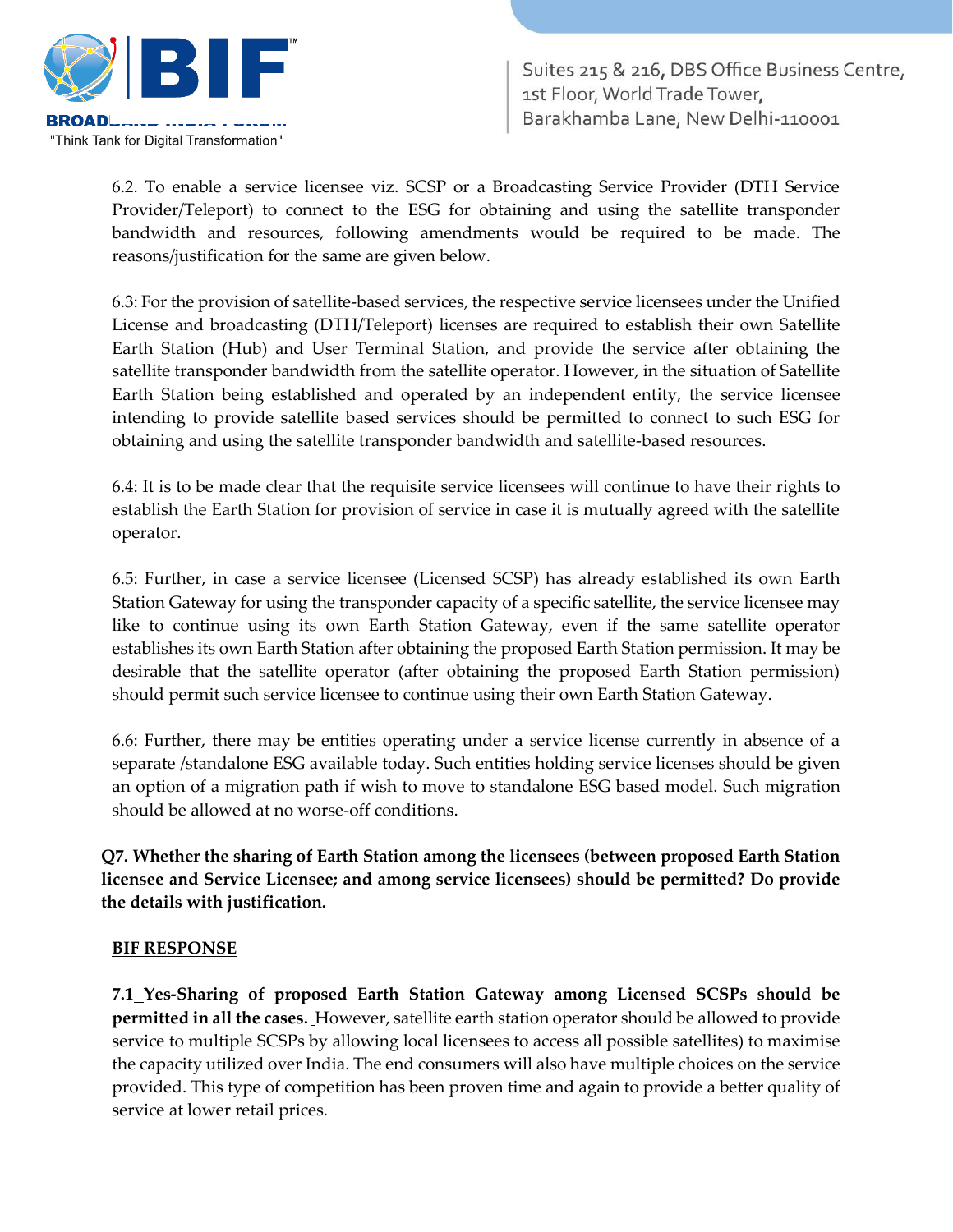

7.2. While infrastructure sharing should be encouraged, we would like to highlight that Gateway Earth Station sharing is not technically feasible between different LEO constellations since these systems are specifically purpose built for particular satellite constellation, and hence, every satellite operator will have to build their own gateway and apply for their Earth Station permission separately.

7.3 Infrastructure sharing is key to achieving cost reduction, and therefore the regulatory regime should encourage the sharing of active infrastructure also. Accordingly, sharing of Earth Station among the licensees too needs to be explored, where it is technically and commercially feasible.

# **Q8. To whom should the frequency carriers be assigned: the Earth Station Licensee, or the Service Licensee, or whoever establishes the Satellite Earth Station? Do justify your answer.**

#### **BIF RESPONSE**

8.1. In the case of conventional GSO-Widebeam satellites and GSO HTS where the baseband is operated by the service provider, the frequency carriers should be assigned to the SCSP. However, in the proposed scenario through the creation of this new entity viz. ESGO, the frequency carriers maybe assigned to the ESGO.

8.2. For GSO-HTS ( Multiple Gateways ) & NGSO constellations where the baseband is installed and operated by the GSO-HTS or the NGSO satellite operator, the gateway side of spectrum should be assigned to the gateway operator and the terminal side of spectrum should be assigned to the service provider. However, it is not possible to demarcate spectrum between each service provider because of the dynamic nature of the spectrum use by the technology. So the entire quantum of terminal spectrum should be authorized for use to the SCSP. The Frequency carriers should continue to be assigned to the Licensed SCSP only and not to the ESG Operators, since the ESG Operator is like a shared infrastructure provider (passive), it shall not have exclusive spectrum rights. This is with the exception of the frequencies required for communication between the Satellite and its Earth Station Gateway which is known as RF Feeder links.

8.3. In the scenario where the satellite Earth Station is being established by the satellite operator or any other independent Indian Entity (for NGSO and GSO HTS requiring multiple gateways) and the service licensee has to obtain the satellite transponder bandwidth resources by connecting to the said Earth Station, the Earth Station established by the satellite operator being an integral part of the satellite ground network, the frequency band coordinated with national administrations and ITU holds good for the entire satellite system, including the satellite as well as the Earth Station. However, since the ESG is managing the RF feeder link for the satellite and the service licensee is seeking the requisite bandwidth from the ESG, the frequency carriers for the feeder link may be assigned to the ESGO.

8.4. Spectrum gets assigned to the ESGO for the Earth Station operation. The Earth Station is involved in communication between Earth Station and Satellite; therefore, the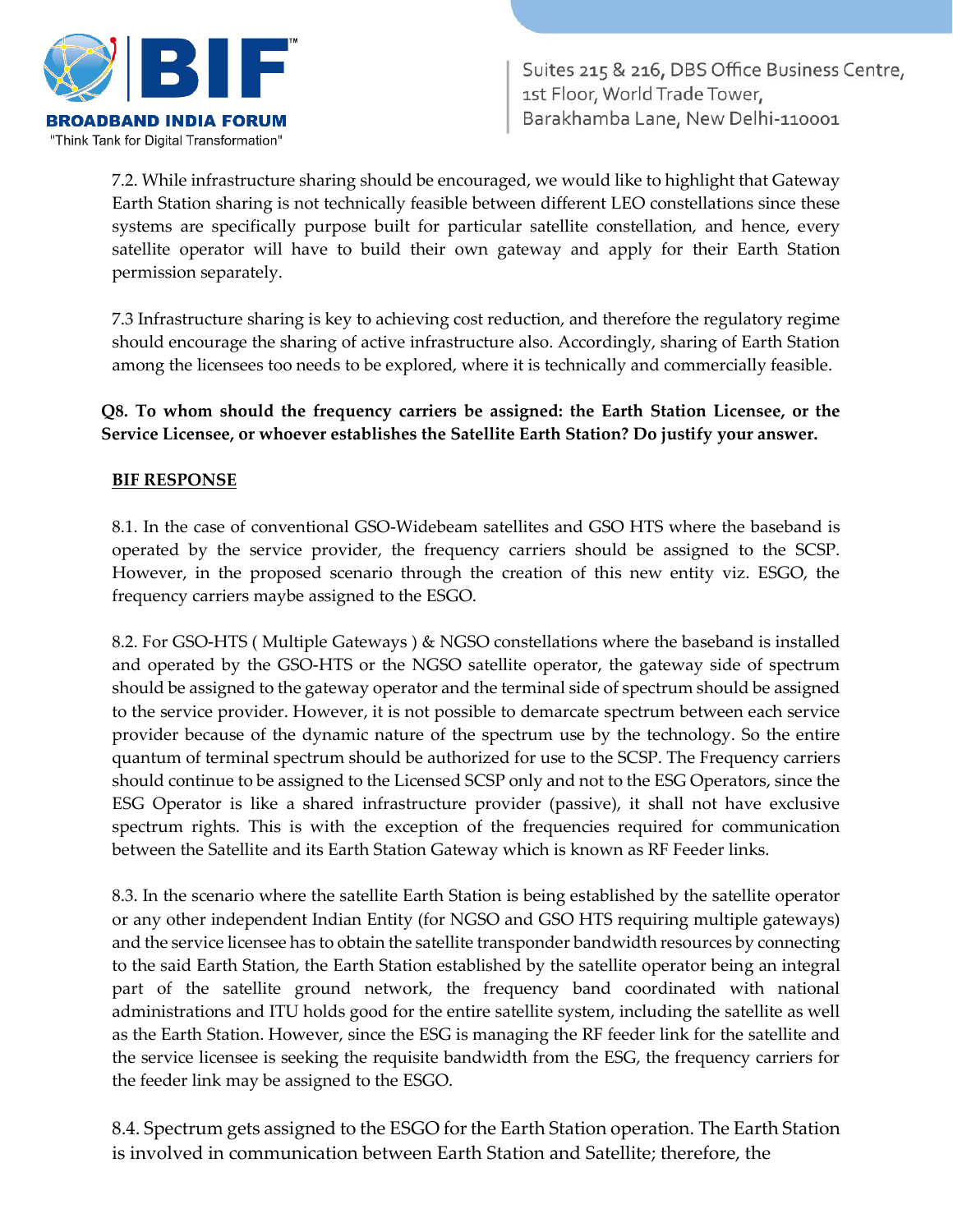

spectrum considered here pertains to the spectrum used for communication between Earth Station and Satellite, usually known as feeder link. The frequencies required to be assigned for user terminals shall continue to be part of the requisite service license as the services to the enduser come under the scope of respective service authorizations/licenses.

## **Q9. What should be the methodology for the assignment of spectrum for establishing satellite Earth Station? Provide a detailed justification.**

## **BIF RESPONSE**

9.1 Spectrum assignment for satellite based communication and broadcasting applications **should only be done in an administrative manner**. Reasons and justification for the same are given below.

9.2 Assignment of orbital and spectrum resources for satellites is globally coordinated at ITU level. Once the proposed frequencies to be used in a specific satellite are globally coordinated, the same is to be assigned and used for that particular satellite by the national administrations. 9.3 As per the current licensing and regulatory framework, the spectrum is assigned to service licensees for using the space segment obtained from the satellite operators and in the case of provision of satellite communication services by the service licensee, the spectrum is assigned on an administrative basis.

9.4 Earth Station discussed here is involved in communication between Earth Station and Satellite; therefore, the spectrum considered here pertains to the spectrum used for communication between Earth Station and Satellite i.e. the feeder link. Globally, most of the administrations are assigning spectrum administratively for the Earth Station Operating entity.

9.5 Typically, a LEO satellite operator may require only a few (say 2 or 3) gateway locations across the country. It must be noted that Spectrum is a requirement only for the small parameters of the gateway landing stations and unlike terrestrial network, not used all over the geographical region of the country. Since this assignment of orbital /spectrum resources for satellites is globally coordinated at ITU level, and given administratively world over, the same priority and methodology should be followed by the Indian administration as well.

**Q10. What should be the charging mechanism for the spectrum assigned to the satellite Earth Station licensee? Elaborate your answer with justification.** 

#### **BIF RESPONSE**

10.1 **In the case where the gateway operator is assigned spectrum, the spectrum should be charged as a flat fee, determined in a simple and transparent manner. In the case where the licensed SCSP is assigned the spectrum, the formula/AGR based charging must continue.**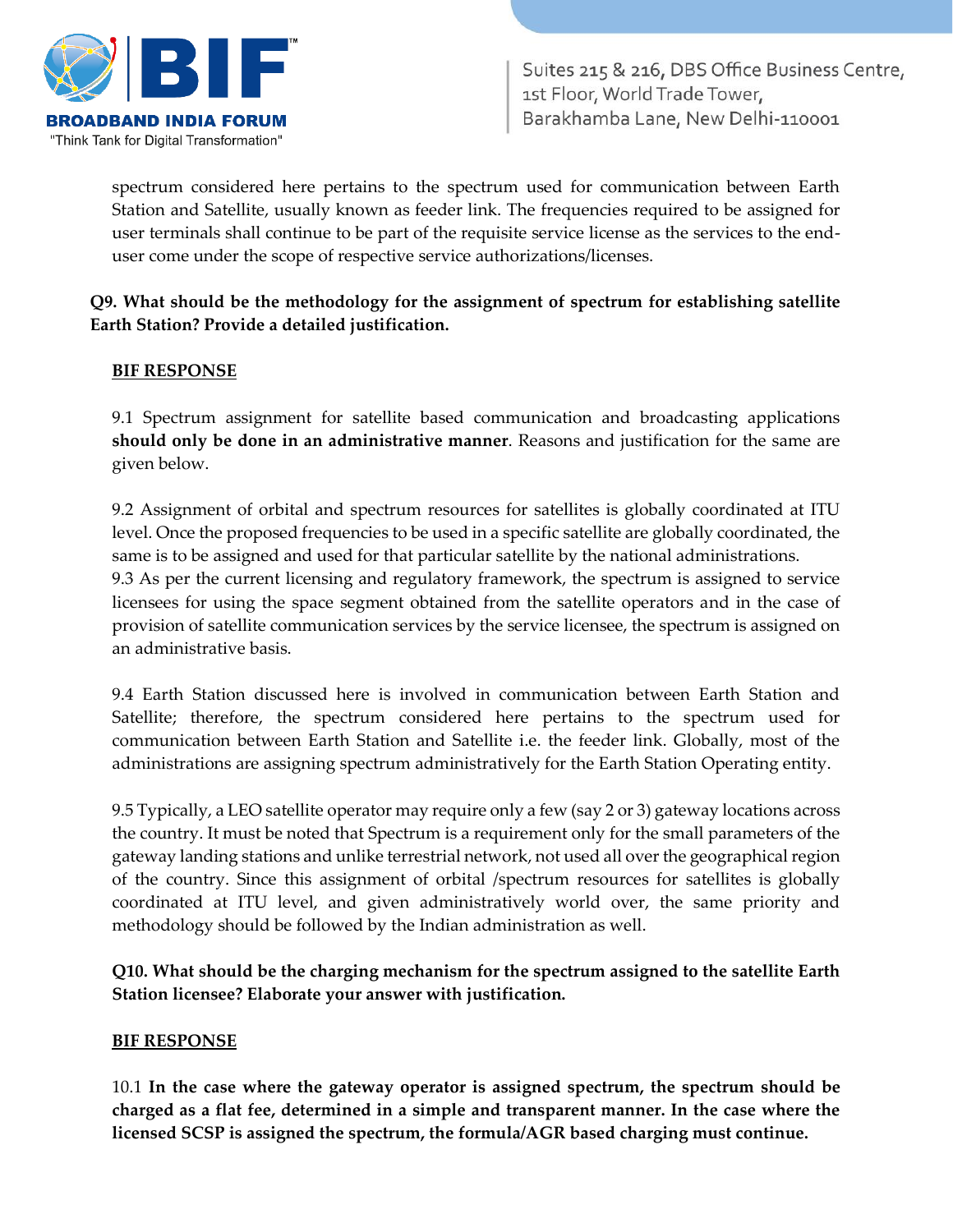

In the case where the ESGO is assigned the frequencies, the number of carriers should not matter and determination of fee must account for the fact that such spectrum is being used only at a few locations by ESG operator. The formulae based charging has the negative aspect of recalculating the value every time a change is made and it is very complex. That should be avoided.

10.2 In its recommendations dated 3rd October 2005, on 'Growth of Telecom services in rural India - The Way Forward', the Authority had recommended that there should be a single rate for SUC and the ceiling of 4% should be lowered to 1% to cover administrative charges only. Further, the Authority vide its recommendations dated  $7<sup>th</sup>$  March 2017 on 'Spectrum Usage Charges and Presumptive Adjusted Gross Revenue for Internet Service Providers and Commercial Very Small Aperture Terminal Service Providers' has reiterated that the SUC should not be more than 1% of AGR irrespective of the data rate in respect of Commercial VSAT CUG Services. BIF supports the TRAI Recommendations for reduction of SUC Charges to 1% for all Satellite Services. **However, it must be noted that this formula / AGR based charging is relevant for a service licensee.**  10.3 Globally, spectrum for Earth Station licensees is charged as an administrative fee to cover the administrative costs, in majority of the administrations.

# **Q11. Give your comments on any related matter that is not covered in this Consultation Paper.**

## **BIF RESPONSE**

- 11.1 WPC Spectrum Assignment and issuance of Decision Letter: The time taken for the spectrum assignment and issuance of Decision Letter takes a long time. This does not allow the service provider to use the space segment for which they are paying. At the same time, the customers who are dependent on this capacity are also severely impacted. As on date, the capacity authorization is done by DoS. We understand that the same may be done by INSPACe as soon as the new Spacecom policy comes into effect. The capacity authorization contains the spectrum details that will be used by the gateway and the terminals. In addition to this, NOCC authorizes detailed frequency plans and link budgets. Considering that the frequency for satellite operations are well coordinated with WPC and NOCC approves the detailed frequency plan, the spectrum assignment can be done without a multi stage approval process. Secondly, as opposed to the practice of assigning spectrum on a per carrier basis, the entire spectrum used by the satellite can be authorized ('General Authorisation') to the service providers. This will cut down the overheads on the side of the department and at the same time bring the much needed speed and efficiency in assigning spectrum. This will also eliminate the need for service providers to keep coming back to the department every time a few MHz of capacity is added.
- 11.2Wireless Operating Licenses: WPC has recently simplified the process of SACFA. This is a welcome move by the industry. In the case of mobile towers, the Wireless Operating Licenses on a per tower basis has been done away with. The SACFA approval itself is treated as the final step of authorization. A similar approach needs to be taken for VSATs as well. The proliferation of satellite terminals is going to go up substantially in the near future. Since the